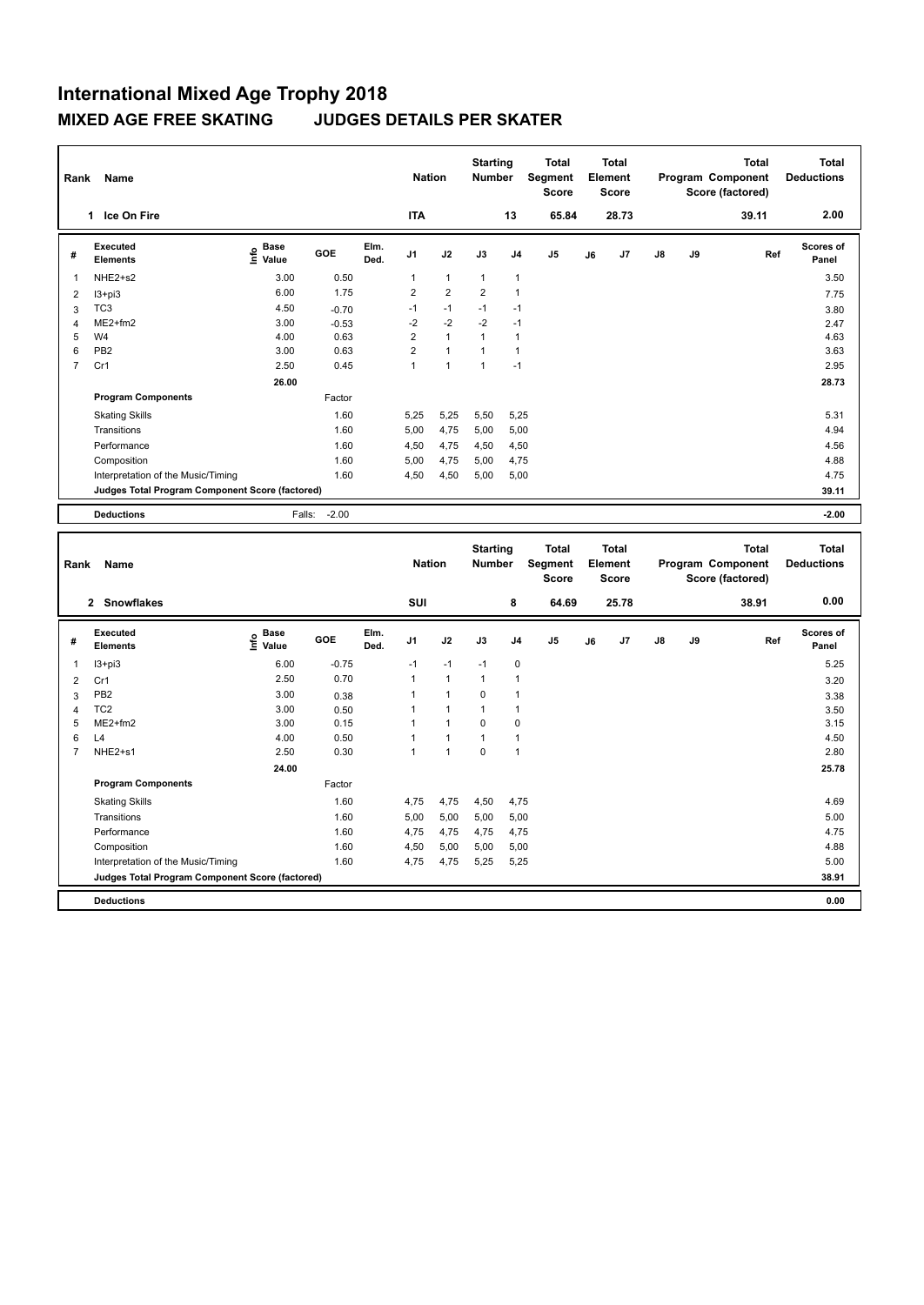| Rank           | Name                                            |                                    |         |              | <b>Nation</b>  |                      | <b>Starting</b><br><b>Number</b> |                | <b>Total</b><br>Segment<br><b>Score</b> |    | <b>Total</b><br>Element<br><b>Score</b> |    |    | <b>Total</b><br>Program Component<br>Score (factored) | <b>Total</b><br><b>Deductions</b> |
|----------------|-------------------------------------------------|------------------------------------|---------|--------------|----------------|----------------------|----------------------------------|----------------|-----------------------------------------|----|-----------------------------------------|----|----|-------------------------------------------------------|-----------------------------------|
|                | <b>Munich Synergy</b><br>3                      |                                    |         |              | <b>GER</b>     |                      |                                  | 10             | 60.63                                   |    | 24.22                                   |    |    | 36.41                                                 | 0.00                              |
| #              | Executed<br><b>Elements</b>                     | <b>Base</b><br>$\frac{6}{5}$ Value | GOE     | Elm.<br>Ded. | J <sub>1</sub> | J2                   | J3                               | J <sub>4</sub> | J <sub>5</sub>                          | J6 | J7                                      | J8 | J9 | Ref                                                   | <b>Scores of</b><br>Panel         |
| 1              | W <sub>4</sub>                                  | 4.00                               | 0.25    |              | 1              | $\mathbf{1}$         | 0                                | 0              |                                         |    |                                         |    |    |                                                       | 4.25                              |
| $\overline{2}$ | $ME2+fm2$                                       | 3.00                               | $-0.08$ |              | $-1$           | 0                    | 0                                | 0              |                                         |    |                                         |    |    |                                                       | 2.92                              |
| 3              | $12 + pi3$                                      | 5.30                               | 0.35    |              | 1              | 0                    | 1                                | 0              |                                         |    |                                         |    |    |                                                       | 5.65                              |
| 4              | NHE <sub>2+s1</sub>                             | 2.50                               | $-0.10$ |              | 0              | $\mathbf 0$          | 0                                | $-1$           |                                         |    |                                         |    |    |                                                       | 2.40                              |
| 5              | PB <sub>2</sub>                                 | 3.00                               | 0.50    |              | 1              | $\blacktriangleleft$ | 1                                | $\overline{1}$ |                                         |    |                                         |    |    |                                                       | 3.50                              |
| 6              | TC <sub>2</sub>                                 | 3.00                               | 0.00    |              | 0              | $\mathbf 0$          | 0                                | 0              |                                         |    |                                         |    |    |                                                       | 3.00                              |
| 7              | Cr1                                             | 2.50                               | 0.00    |              | 0              | 0                    | 0                                | 0              |                                         |    |                                         |    |    |                                                       | 2.50                              |
|                |                                                 | 23.30                              |         |              |                |                      |                                  |                |                                         |    |                                         |    |    |                                                       | 24.22                             |
|                | <b>Program Components</b>                       |                                    | Factor  |              |                |                      |                                  |                |                                         |    |                                         |    |    |                                                       |                                   |
|                | <b>Skating Skills</b>                           |                                    | 1.60    |              | 4,50           | 4,50                 | 4,50                             | 4,00           |                                         |    |                                         |    |    |                                                       | 4.38                              |
|                | Transitions                                     |                                    | 1.60    |              | 4,75           | 4,75                 | 4,50                             | 4,25           |                                         |    |                                         |    |    |                                                       | 4.56                              |
|                | Performance                                     |                                    | 1.60    |              | 4,75           | 4,75                 | 4,50                             | 4,25           |                                         |    |                                         |    |    |                                                       | 4.56                              |
|                | Composition                                     |                                    | 1.60    |              | 5.00           | 5,00                 | 5,00                             | 4,25           |                                         |    |                                         |    |    |                                                       | 4.81                              |
|                | Interpretation of the Music/Timing              |                                    | 1.60    |              | 4,75           | 4,75                 | 4,25                             | 4,00           |                                         |    |                                         |    |    |                                                       | 4.44                              |
|                | Judges Total Program Component Score (factored) |                                    |         |              |                |                      |                                  |                |                                         |    |                                         |    |    |                                                       | 36.41                             |
|                | <b>Deductions</b>                               |                                    |         |              |                |                      |                                  |                |                                         |    |                                         |    |    |                                                       | 0.00                              |

| Rank           | Name                                            |                                             |         |              | <b>Nation</b>  |              | <b>Starting</b><br><b>Number</b> |                | <b>Total</b><br>Segment<br><b>Score</b> |    | <b>Total</b><br>Element<br><b>Score</b> |               |    | <b>Total</b><br>Program Component<br>Score (factored) | <b>Total</b><br><b>Deductions</b> |
|----------------|-------------------------------------------------|---------------------------------------------|---------|--------------|----------------|--------------|----------------------------------|----------------|-----------------------------------------|----|-----------------------------------------|---------------|----|-------------------------------------------------------|-----------------------------------|
|                | 4 Comètes                                       |                                             |         |              | <b>FRA</b>     |              |                                  | 12             | 54.47                                   |    | 22.17                                   |               |    | 32.30                                                 | 0.00                              |
| #              | Executed<br><b>Elements</b>                     | <b>Base</b><br>e <sup>Base</sup><br>⊆ Value | GOE     | Elm.<br>Ded. | J <sub>1</sub> | J2           | J3                               | J <sub>4</sub> | J <sub>5</sub>                          | J6 | J7                                      | $\mathsf{J}8$ | J9 | Ref                                                   | <b>Scores of</b><br>Panel         |
| -1             | Cr1                                             | 2.50                                        | 0.53    |              | 1              | $\mathbf{1}$ | $\overline{1}$                   | $\mathbf 0$    |                                         |    |                                         |               |    |                                                       | 3.03                              |
| $\overline{2}$ | W <sub>4</sub>                                  | 4.00                                        | 0.00    |              | $\Omega$       | $\Omega$     | $\Omega$                         | 0              |                                         |    |                                         |               |    |                                                       | 4.00                              |
| 3              | TC <sub>1</sub>                                 | 2.00                                        | 0.30    |              | 1              | $\mathbf{1}$ | 1                                | $\overline{1}$ |                                         |    |                                         |               |    |                                                       | 2.30                              |
| $\overline{4}$ | NHE2+s1                                         | 2.50                                        | $-0.10$ |              | 0              | $-1$         | 0                                | 0              |                                         |    |                                         |               |    |                                                       | 2.40                              |
| 5              | $ME2+fm2$                                       | 3.00                                        | 0.08    |              | 0              | 0            | 0                                | $\mathbf 1$    |                                         |    |                                         |               |    |                                                       | 3.08                              |
| 6              | $12+pi1$                                        | 4.10                                        | 0.13    |              | 1              | $\mathbf 0$  | 0                                | 0              |                                         |    |                                         |               |    |                                                       | 4.23                              |
| $\overline{7}$ | PB <sub>2</sub>                                 | 3.00                                        | 0.13    |              | 1              | 0            | 0                                | 0              |                                         |    |                                         |               |    |                                                       | 3.13                              |
|                |                                                 | 21.10                                       |         |              |                |              |                                  |                |                                         |    |                                         |               |    |                                                       | 22.17                             |
|                | <b>Program Components</b>                       |                                             | Factor  |              |                |              |                                  |                |                                         |    |                                         |               |    |                                                       |                                   |
|                | <b>Skating Skills</b>                           |                                             | 1.60    |              | 4.75           | 4,25         | 3,50                             | 3.50           |                                         |    |                                         |               |    |                                                       | 4.00                              |
|                | Transitions                                     |                                             | 1.60    |              | 4,50           | 3,75         | 4,25                             | 3,25           |                                         |    |                                         |               |    |                                                       | 3.94                              |
|                | Performance                                     |                                             | 1.60    |              | 4,50           | 4,50         | 3,50                             | 3,50           |                                         |    |                                         |               |    |                                                       | 4.00                              |
|                | Composition                                     |                                             | 1.60    |              | 4,50           | 4,00         | 4,25                             | 3,50           |                                         |    |                                         |               |    |                                                       | 4.06                              |
|                | Interpretation of the Music/Timing              |                                             | 1.60    |              | 4,75           | 4,50         | 3,75                             | 3,75           |                                         |    |                                         |               |    |                                                       | 4.19                              |
|                | Judges Total Program Component Score (factored) |                                             |         |              |                |              |                                  |                |                                         |    |                                         |               |    |                                                       | 32.30                             |
|                | <b>Deductions</b>                               |                                             |         |              |                |              |                                  |                |                                         |    |                                         |               |    |                                                       | 0.00                              |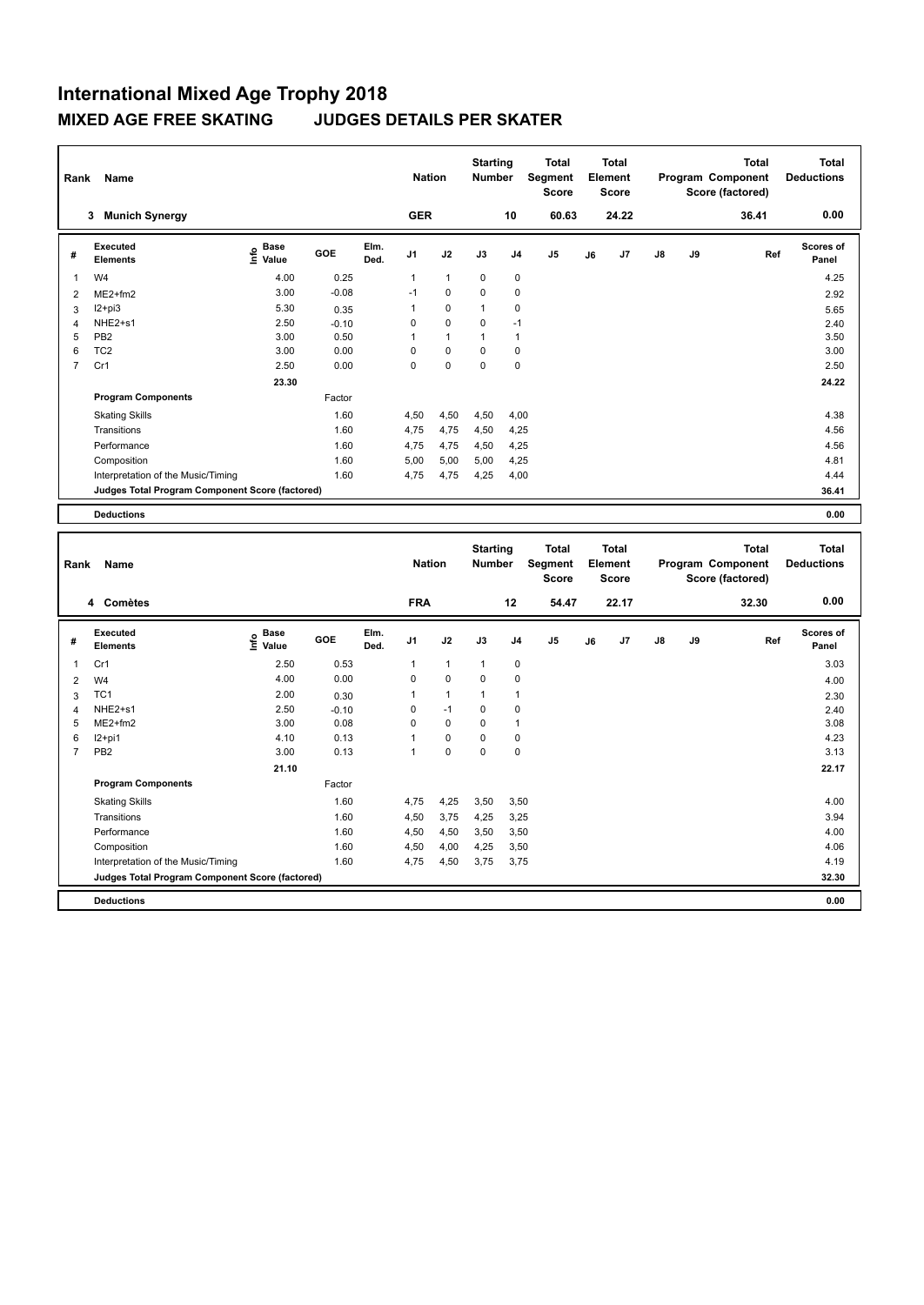| Rank           | Name                                            |   |                                  |         |              | <b>Nation</b>  |                | <b>Starting</b><br><b>Number</b> |                | <b>Total</b><br>Segment<br><b>Score</b> |    | <b>Total</b><br>Element<br><b>Score</b> |               |    | <b>Total</b><br>Program Component<br>Score (factored) | <b>Total</b><br><b>Deductions</b> |
|----------------|-------------------------------------------------|---|----------------------------------|---------|--------------|----------------|----------------|----------------------------------|----------------|-----------------------------------------|----|-----------------------------------------|---------------|----|-------------------------------------------------------|-----------------------------------|
|                | 5 Frost Fairies                                 |   |                                  |         |              | <b>ITA</b>     |                |                                  | 7              | 50.90                                   |    | 21.18                                   |               |    | 30.72                                                 | 1.00                              |
| #              | Executed<br><b>Elements</b>                     |   | <b>Base</b><br>e Base<br>⊆ Value | GOE     | Elm.<br>Ded. | J <sub>1</sub> | J2             | J3                               | J <sub>4</sub> | J <sub>5</sub>                          | J6 | J <sub>7</sub>                          | $\mathsf{J}8$ | J9 | Ref                                                   | <b>Scores of</b><br>Panel         |
| $\overline{1}$ | Cr1                                             |   | 2.50                             | 0.00    |              | 0              | 0              | 0                                | 0              |                                         |    |                                         |               |    |                                                       | 2.50                              |
| $\overline{2}$ | L4                                              |   | 4.00                             | 0.25    |              | 0              | $\Omega$       | 1                                | $\overline{1}$ |                                         |    |                                         |               |    |                                                       | 4.25                              |
| 3              | $ME2+fm2$                                       |   | 3.00                             | 0.23    |              | 1              | $\overline{1}$ | 1                                | 0              |                                         |    |                                         |               |    |                                                       | 3.23                              |
| 4              | $12+pi3$                                        |   | 5.30                             | 0.00    |              | 0              | $\Omega$       | 0                                | $\Omega$       |                                         |    |                                         |               |    |                                                       | 5.30                              |
| 5              | NHE2+s1                                         | F | 2.50                             | $-0.60$ |              | $-1$           | $-2$           | $-2$                             | $-1$           |                                         |    |                                         |               |    |                                                       | 1.90                              |
| 6              | PBB                                             |   | 1.00                             | 0.00    |              | $\Omega$       | $\mathbf 0$    | 0                                | 0              |                                         |    |                                         |               |    |                                                       | 1.00                              |
| $\overline{7}$ | TC <sub>2</sub>                                 |   | 3.00                             | 0.00    |              | 0              | $\mathbf 0$    | $\mathbf 0$                      | 0              |                                         |    |                                         |               |    |                                                       | 3.00                              |
|                |                                                 |   | 21.30                            |         |              |                |                |                                  |                |                                         |    |                                         |               |    |                                                       | 21.18                             |
|                | <b>Program Components</b>                       |   |                                  | Factor  |              |                |                |                                  |                |                                         |    |                                         |               |    |                                                       |                                   |
|                | <b>Skating Skills</b>                           |   |                                  | 1.60    |              | 3.75           | 3.75           | 3,75                             | 4,25           |                                         |    |                                         |               |    |                                                       | 3.88                              |
|                | Transitions                                     |   |                                  | 1.60    |              | 3,50           | 3,25           | 3,75                             | 4,25           |                                         |    |                                         |               |    |                                                       | 3.69                              |
|                | Performance                                     |   |                                  | 1.60    |              | 4,00           | 3,50           | 4,00                             | 4,00           |                                         |    |                                         |               |    |                                                       | 3.88                              |
|                | Composition                                     |   |                                  | 1.60    |              | 4,25           | 3,50           | 4,00                             | 4,00           |                                         |    |                                         |               |    |                                                       | 3.94                              |
|                | Interpretation of the Music/Timing              |   |                                  | 1.60    |              | 3,75           | 3,25           | 4,00                             | 4,25           |                                         |    |                                         |               |    |                                                       | 3.81                              |
|                | Judges Total Program Component Score (factored) |   |                                  |         |              |                |                |                                  |                |                                         |    |                                         |               |    |                                                       | 30.72                             |
|                | <b>Deductions</b>                               |   | Falls:                           | $-1.00$ |              |                |                |                                  |                |                                         |    |                                         |               |    |                                                       | $-1.00$                           |

| Rank           | Name                                            |                           |        |              | <b>Nation</b>  |              | <b>Starting</b><br><b>Number</b> |                | <b>Total</b><br>Segment<br><b>Score</b> |    | Total<br>Element<br><b>Score</b> |               |    | <b>Total</b><br>Program Component<br>Score (factored) | Total<br><b>Deductions</b> |
|----------------|-------------------------------------------------|---------------------------|--------|--------------|----------------|--------------|----------------------------------|----------------|-----------------------------------------|----|----------------------------------|---------------|----|-------------------------------------------------------|----------------------------|
|                | <b>Les Salamandres</b><br>6                     |                           |        |              | <b>FRA</b>     |              |                                  | 6              | 50.79                                   |    | 18.09                            |               |    | 32.70                                                 | 0.00                       |
| #              | Executed<br><b>Elements</b>                     | Base<br>e Base<br>⊑ Value | GOE    | Elm.<br>Ded. | J <sub>1</sub> | J2           | J3                               | J <sub>4</sub> | J <sub>5</sub>                          | J6 | J7                               | $\mathsf{J}8$ | J9 | Ref                                                   | Scores of<br>Panel         |
| 1              | NHE2+s1                                         | 2.50                      | 0.00   |              | 0              | $\mathbf 0$  | $\mathbf 0$                      | 0              |                                         |    |                                  |               |    |                                                       | 2.50                       |
| 2              | <b>TCB</b>                                      | 1.00                      | 0.00   |              | 0              | 0            | 0                                | 0              |                                         |    |                                  |               |    |                                                       | 1.00                       |
| 3              | Cr1                                             | 2.50                      | 0.18   |              | 1              | 0            | 0                                | 0              |                                         |    |                                  |               |    |                                                       | 2.68                       |
| 4              | MEB+fmB                                         | 0.60                      | 0.08   |              | 1              | $\mathbf 0$  | 1                                | 1              |                                         |    |                                  |               |    |                                                       | 0.68                       |
| 5              | $12+pi1$                                        | 4.10                      | 0.13   |              | 0              | $\mathbf{1}$ | $\Omega$                         | 0              |                                         |    |                                  |               |    |                                                       | 4.23                       |
| 6              | PB <sub>2</sub>                                 | 3.00                      | 0.00   |              | 0              | $\mathbf 0$  | $\Omega$                         | 0              |                                         |    |                                  |               |    |                                                       | 3.00                       |
| $\overline{7}$ | L <sub>4</sub>                                  | 4.00                      | 0.00   |              | 0              | $\Omega$     | $\Omega$                         | $\Omega$       |                                         |    |                                  |               |    |                                                       | 4.00                       |
|                |                                                 | 17.70                     |        |              |                |              |                                  |                |                                         |    |                                  |               |    |                                                       | 18.09                      |
|                | <b>Program Components</b>                       |                           | Factor |              |                |              |                                  |                |                                         |    |                                  |               |    |                                                       |                            |
|                | <b>Skating Skills</b>                           |                           | 1.60   |              | 4,00           | 4,00         | 4,00                             | 4,00           |                                         |    |                                  |               |    |                                                       | 4.00                       |
|                | Transitions                                     |                           | 1.60   |              | 3.75           | 3,50         | 3,75                             | 4,25           |                                         |    |                                  |               |    |                                                       | 3.81                       |
|                | Performance                                     |                           | 1.60   |              | 4,25           | 4,25         | 4,50                             | 4,00           |                                         |    |                                  |               |    |                                                       | 4.25                       |
|                | Composition                                     |                           | 1.60   |              | 4,50           | 4,25         | 4,25                             | 4,25           |                                         |    |                                  |               |    |                                                       | 4.31                       |
|                | Interpretation of the Music/Timing              |                           | 1.60   |              | 4,25           | 4,00         | 4,00                             | 4,00           |                                         |    |                                  |               |    |                                                       | 4.06                       |
|                | Judges Total Program Component Score (factored) |                           |        |              |                |              |                                  |                |                                         |    |                                  |               |    |                                                       | 32.70                      |
|                | <b>Deductions</b>                               |                           |        |              |                |              |                                  |                |                                         |    |                                  |               |    |                                                       | 0.00                       |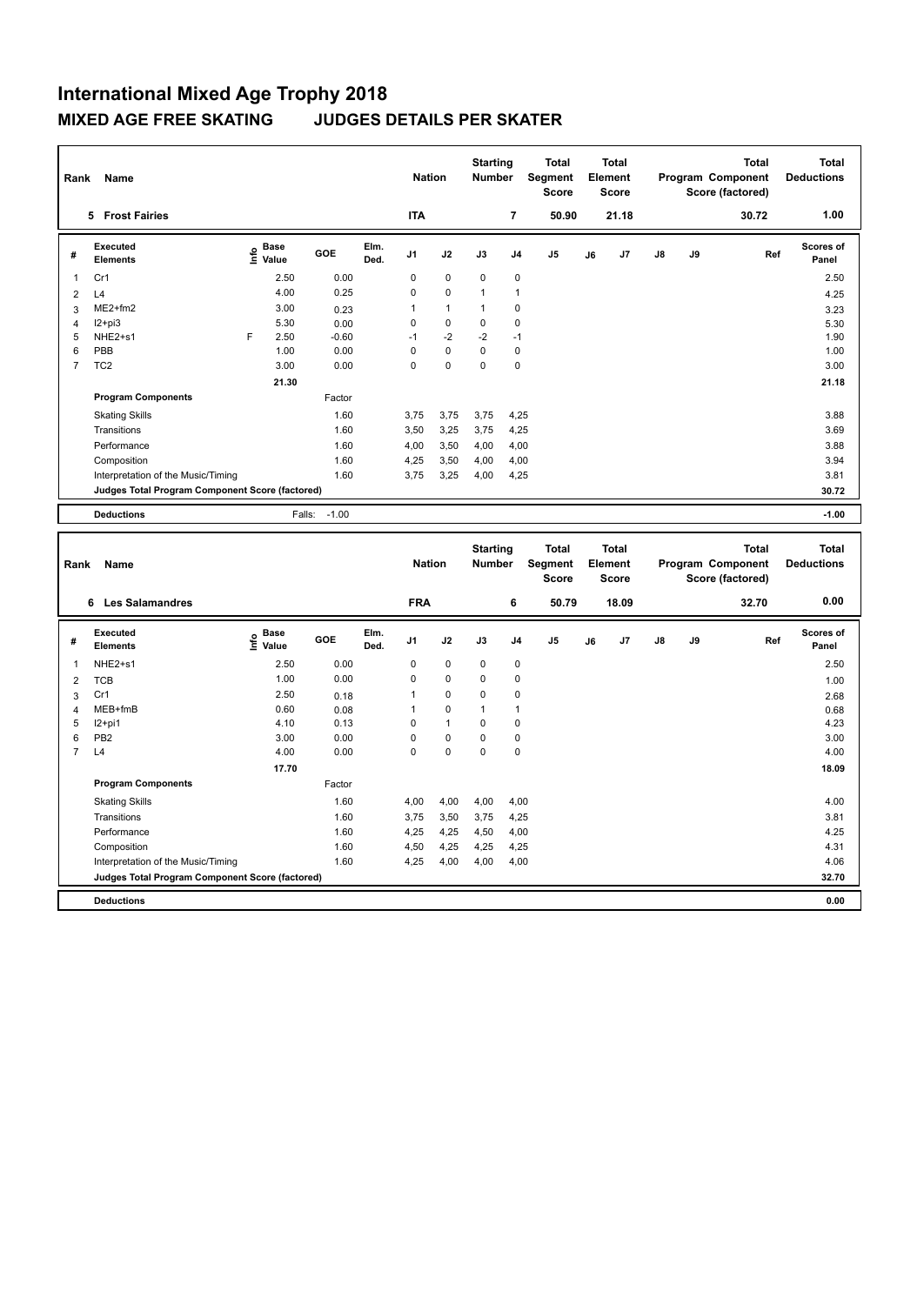| Rank           | Name                                            |                                    |         |              | <b>Nation</b>  |             | <b>Starting</b><br><b>Number</b> |                | <b>Total</b><br>Segment<br><b>Score</b> |    | <b>Total</b><br>Element<br><b>Score</b> |               |    | <b>Total</b><br>Program Component<br>Score (factored) | Total<br><b>Deductions</b> |
|----------------|-------------------------------------------------|------------------------------------|---------|--------------|----------------|-------------|----------------------------------|----------------|-----------------------------------------|----|-----------------------------------------|---------------|----|-------------------------------------------------------|----------------------------|
|                | 7 Z'hysterik                                    |                                    |         |              | <b>FRA</b>     |             |                                  | $\mathbf{2}$   | 49.87                                   |    | 21.27                                   |               |    | 28.60                                                 | 0.00                       |
| #              | Executed<br><b>Elements</b>                     | <b>Base</b><br>$\frac{6}{5}$ Value | GOE     | Elm.<br>Ded. | J <sub>1</sub> | J2          | J3                               | J <sub>4</sub> | J <sub>5</sub>                          | J6 | J7                                      | $\mathsf{J}8$ | J9 | Ref                                                   | <b>Scores of</b><br>Panel  |
| 1              | Cr1                                             | 2.50                               | 0.18    |              | 1              | $\mathbf 0$ | 0                                | 0              |                                         |    |                                         |               |    |                                                       | 2.68                       |
| $\overline{2}$ | PB <sub>2</sub>                                 | 3.00                               | $-0.13$ |              | 0              | $\mathbf 0$ | $\mathbf 0$                      | $-1$           |                                         |    |                                         |               |    |                                                       | 2.87                       |
| 3              | $12+pi3$                                        | 5.30                               | 0.00    |              | 0              | $\mathbf 0$ | 0                                | 0              |                                         |    |                                         |               |    |                                                       | 5.30                       |
| 4              | $ME2+fm1$                                       | 2.00                               | 0.00    |              | 0              | $\mathbf 0$ | 0                                | 0              |                                         |    |                                         |               |    |                                                       | 2.00                       |
| 5              | L4                                              | 4.00                               | $-0.38$ |              | $-1$           | $-1$        | $-1$                             | 0              |                                         |    |                                         |               |    |                                                       | 3.62                       |
| 6              | TC <sub>2</sub>                                 | 3.00                               | $-0.50$ |              | $-1$           | $-1$        | $-1$                             | $-1$           |                                         |    |                                         |               |    |                                                       | 2.50                       |
| $\overline{7}$ | NHE2+s1                                         | 2.50                               | $-0.20$ |              | 0              | $-1$        | $-1$                             | 0              |                                         |    |                                         |               |    |                                                       | 2.30                       |
|                |                                                 | 22.30                              |         |              |                |             |                                  |                |                                         |    |                                         |               |    |                                                       | 21.27                      |
|                | <b>Program Components</b>                       |                                    | Factor  |              |                |             |                                  |                |                                         |    |                                         |               |    |                                                       |                            |
|                | <b>Skating Skills</b>                           |                                    | 1.60    |              | 3,25           | 3,75        | 3,00                             | 3,25           |                                         |    |                                         |               |    |                                                       | 3.31                       |
|                | Transitions                                     |                                    | 1.60    |              | 3,50           | 3,25        | 3,50                             | 3,50           |                                         |    |                                         |               |    |                                                       | 3.44                       |
|                | Performance                                     |                                    | 1.60    |              | 3,50           | 3,75        | 3,50                             | 3,50           |                                         |    |                                         |               |    |                                                       | 3.56                       |
|                | Composition                                     |                                    | 1.60    |              | 4,00           | 3,50        | 3,75                             | 3,75           |                                         |    |                                         |               |    |                                                       | 3.75                       |
|                | Interpretation of the Music/Timing              |                                    | 1.60    |              | 4,00           | 3,75        | 3,75                             | 3,75           |                                         |    |                                         |               |    |                                                       | 3.81                       |
|                | Judges Total Program Component Score (factored) |                                    |         |              |                |             |                                  |                |                                         |    |                                         |               |    |                                                       | 28.60                      |
|                | <b>Deductions</b>                               |                                    |         |              |                |             |                                  |                |                                         |    |                                         |               |    |                                                       | 0.00                       |

| Rank           | Name                                            |                                  |         |              | <b>Nation</b>  |             | <b>Starting</b><br><b>Number</b> |                | <b>Total</b><br>Segment<br><b>Score</b> |    | <b>Total</b><br>Element<br><b>Score</b> |               |    | <b>Total</b><br>Program Component<br>Score (factored) | <b>Total</b><br><b>Deductions</b> |
|----------------|-------------------------------------------------|----------------------------------|---------|--------------|----------------|-------------|----------------------------------|----------------|-----------------------------------------|----|-----------------------------------------|---------------|----|-------------------------------------------------------|-----------------------------------|
|                | <b>Shining Blades</b><br>8                      |                                  |         |              | <b>ITA</b>     |             |                                  | 1              | 49.67                                   |    | 21.25                                   |               |    | 28.42                                                 | 0.00                              |
| #              | Executed<br><b>Elements</b>                     | <b>Base</b><br>e Base<br>⊆ Value | GOE     | Elm.<br>Ded. | J <sub>1</sub> | J2          | J3                               | J <sub>4</sub> | J5                                      | J6 | J7                                      | $\mathsf{J}8$ | J9 | Ref                                                   | <b>Scores of</b><br>Panel         |
| 1              | Cr1                                             | 2.50                             | 0.18    |              | 1              | $\mathbf 0$ | $\mathbf 0$                      | $\mathbf 0$    |                                         |    |                                         |               |    |                                                       | 2.68                              |
| $\overline{2}$ | $12+pi2$                                        | 4.70                             | $-0.13$ |              | 0              | $-1$        | 0                                | 0              |                                         |    |                                         |               |    |                                                       | 4.57                              |
| 3              | NHE2+s1                                         | 2.50                             | $-0.30$ |              | $\mathbf 0$    | $-1$        | $-1$                             | $-1$           |                                         |    |                                         |               |    |                                                       | 2.20                              |
| $\overline{4}$ | TC <sub>2</sub>                                 | 3.00                             | $-0.25$ |              | $-1$           | $-1$        | 0                                | 0              |                                         |    |                                         |               |    |                                                       | 2.75                              |
| 5              | $ME2+fm1$                                       | 2.00                             | 0.05    |              | 1              | 0           | 0                                | 0              |                                         |    |                                         |               |    |                                                       | 2.05                              |
| 6              | PB <sub>2</sub>                                 | 3.00                             | 0.00    |              | $\Omega$       | $\mathbf 0$ | $\Omega$                         | $\mathbf 0$    |                                         |    |                                         |               |    |                                                       | 3.00                              |
| $\overline{7}$ | W <sub>4</sub>                                  | 4.00                             | 0.00    |              | $\Omega$       | $\mathbf 0$ | $\mathbf 0$                      | $\mathbf 0$    |                                         |    |                                         |               |    |                                                       | 4.00                              |
|                |                                                 | 21.70                            |         |              |                |             |                                  |                |                                         |    |                                         |               |    |                                                       | 21.25                             |
|                | <b>Program Components</b>                       |                                  | Factor  |              |                |             |                                  |                |                                         |    |                                         |               |    |                                                       |                                   |
|                | <b>Skating Skills</b>                           |                                  | 1.60    |              | 3.75           | 3,50        | 3,75                             | 3,50           |                                         |    |                                         |               |    |                                                       | 3.63                              |
|                | Transitions                                     |                                  | 1.60    |              | 3,50           | 3,25        | 3,50                             | 3,50           |                                         |    |                                         |               |    |                                                       | 3.44                              |
|                | Performance                                     |                                  | 1.60    |              | 3,75           | 3,50        | 3,50                             | 3,25           |                                         |    |                                         |               |    |                                                       | 3.50                              |
|                | Composition                                     |                                  | 1.60    |              | 3,50           | 3,75        | 3,75                             | 3,50           |                                         |    |                                         |               |    |                                                       | 3.63                              |
|                | Interpretation of the Music/Timing              |                                  | 1.60    |              | 3,50           | 3,75        | 3,50                             | 3,50           |                                         |    |                                         |               |    |                                                       | 3.56                              |
|                | Judges Total Program Component Score (factored) |                                  |         |              |                |             |                                  |                |                                         |    |                                         |               |    |                                                       | 28.42                             |
|                | <b>Deductions</b>                               |                                  |         |              |                |             |                                  |                |                                         |    |                                         |               |    |                                                       | 0.00                              |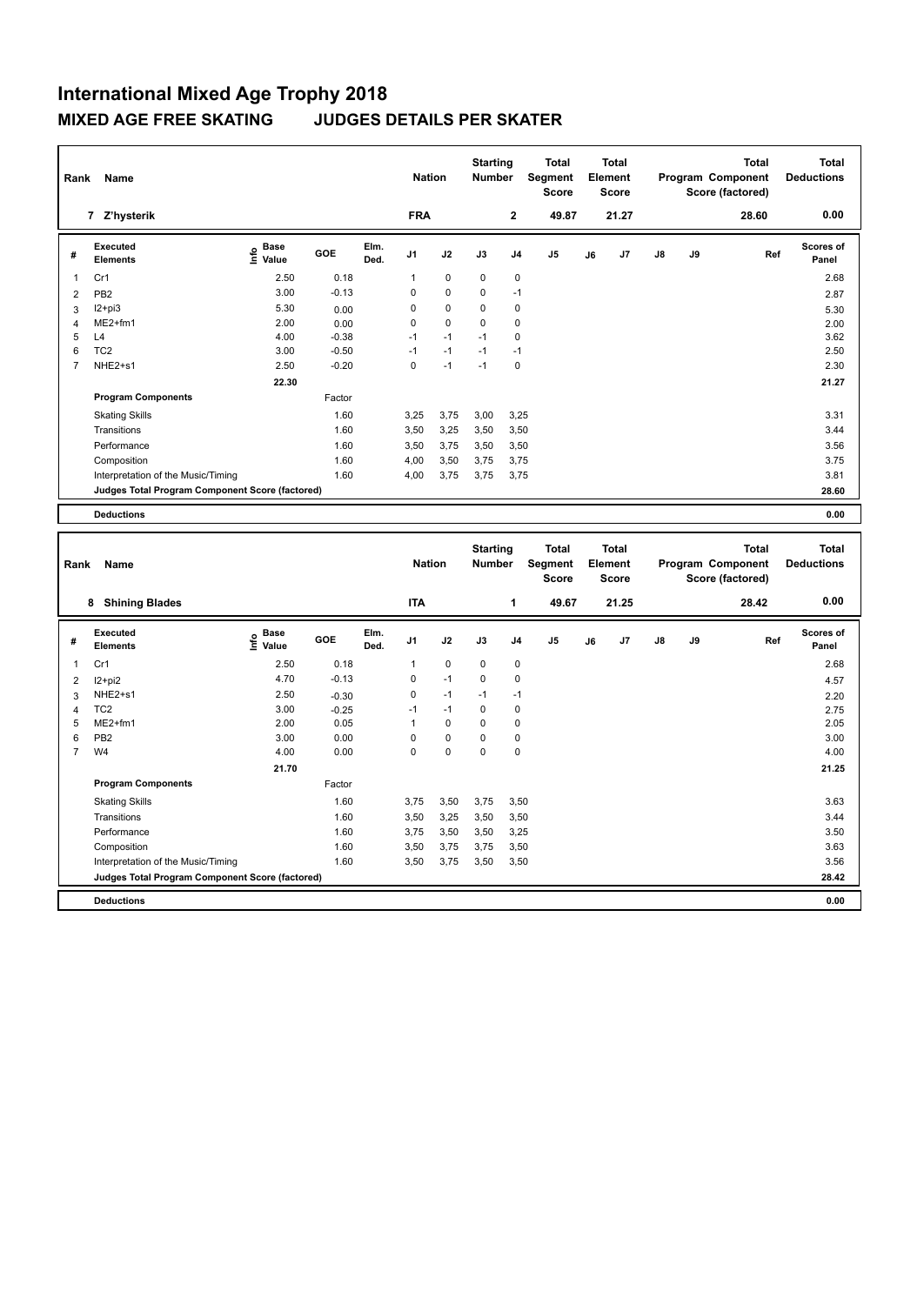| Rank           | Name                                            |                             |         |              | <b>Nation</b>  |             | <b>Starting</b><br><b>Number</b> |                | <b>Total</b><br>Segment<br><b>Score</b> |    | <b>Total</b><br>Element<br><b>Score</b> |               |    | <b>Total</b><br>Program Component<br>Score (factored) | <b>Total</b><br><b>Deductions</b> |
|----------------|-------------------------------------------------|-----------------------------|---------|--------------|----------------|-------------|----------------------------------|----------------|-----------------------------------------|----|-----------------------------------------|---------------|----|-------------------------------------------------------|-----------------------------------|
|                | <b>Les Etincelles</b><br>9                      |                             |         |              | <b>FRA</b>     |             |                                  | 3              | 49.18                                   |    | 20.86                                   |               |    | 28.32                                                 | 0.00                              |
| #              | Executed<br><b>Elements</b>                     | Base<br>$\frac{6}{5}$ Value | GOE     | Elm.<br>Ded. | J <sub>1</sub> | J2          | J3                               | J <sub>4</sub> | J <sub>5</sub>                          | J6 | J7                                      | $\mathsf{J}8$ | J9 | Ref                                                   | <b>Scores of</b><br>Panel         |
| 1              | Cr1                                             | 2.50                        | 0.18    |              | 1              | $\mathbf 0$ | $\mathbf 0$                      | $\mathbf 0$    |                                         |    |                                         |               |    |                                                       | 2.68                              |
| $\overline{2}$ | TC <sub>2</sub>                                 | 3.00                        | $-0.50$ |              | $-1$           | $-1$        | $-1$                             | $-1$           |                                         |    |                                         |               |    |                                                       | 2.50                              |
| 3              | PB <sub>2</sub>                                 | 3.00                        | $-0.25$ |              | $-1$           | 0           | $-1$                             | 0              |                                         |    |                                         |               |    |                                                       | 2.75                              |
| $\overline{4}$ | NHE2+s1                                         | 2.50                        | $-0.30$ |              | 0              | $-1$        | $-1$                             | $-1$           |                                         |    |                                         |               |    |                                                       | 2.20                              |
| 5              | L4                                              | 4.00                        | 0.00    |              | 1              | 0           | $\Omega$                         | $-1$           |                                         |    |                                         |               |    |                                                       | 4.00                              |
| 6              | I2+pi2                                          | 4.70                        | 0.13    |              |                | $\mathbf 0$ | $\Omega$                         | $\mathbf 0$    |                                         |    |                                         |               |    |                                                       | 4.83                              |
| $\overline{7}$ | ME2+fm1                                         | 2.00                        | $-0.10$ |              | 0              | $\mathbf 0$ | $-1$                             | $-1$           |                                         |    |                                         |               |    |                                                       | 1.90                              |
|                |                                                 | 21.70                       |         |              |                |             |                                  |                |                                         |    |                                         |               |    |                                                       | 20.86                             |
|                | <b>Program Components</b>                       |                             | Factor  |              |                |             |                                  |                |                                         |    |                                         |               |    |                                                       |                                   |
|                | <b>Skating Skills</b>                           |                             | 1.60    |              | 3,50           | 3,50        | 3,25                             | 3,25           |                                         |    |                                         |               |    |                                                       | 3.38                              |
|                | Transitions                                     |                             | 1.60    |              | 3.75           | 3,50        | 3,50                             | 3,50           |                                         |    |                                         |               |    |                                                       | 3.56                              |
|                | Performance                                     |                             | 1.60    |              | 3,75           | 3,75        | 3,50                             | 3,25           |                                         |    |                                         |               |    |                                                       | 3.56                              |
|                | Composition                                     |                             | 1.60    |              | 4,00           | 3,50        | 3,50                             | 3,50           |                                         |    |                                         |               |    |                                                       | 3.63                              |
|                | Interpretation of the Music/Timing              |                             | 1.60    |              | 3,75           | 3,75        | 3,25                             | 3,50           |                                         |    |                                         |               |    |                                                       | 3.56                              |
|                | Judges Total Program Component Score (factored) |                             |         |              |                |             |                                  |                |                                         |    |                                         |               |    |                                                       | 28.32                             |
|                | <b>Deductions</b>                               |                             |         |              |                |             |                                  |                |                                         |    |                                         |               |    |                                                       | 0.00                              |

| Rank           | Name                                            |                              |         |              | <b>Nation</b>  |             | <b>Starting</b><br><b>Number</b> |                | <b>Total</b><br>Segment<br><b>Score</b> |    | <b>Total</b><br>Element<br><b>Score</b> |               |    | <b>Total</b><br>Program Component<br>Score (factored) | <b>Total</b><br><b>Deductions</b> |
|----------------|-------------------------------------------------|------------------------------|---------|--------------|----------------|-------------|----------------------------------|----------------|-----------------------------------------|----|-----------------------------------------|---------------|----|-------------------------------------------------------|-----------------------------------|
| 10             | <b>United Blades</b>                            |                              |         |              | SUI            |             |                                  | 4              | 43.70                                   |    | 19.80                                   |               |    | 23.90                                                 | 0.00                              |
| #              | Executed<br><b>Elements</b>                     | <b>Base</b><br>lnfo<br>Value | GOE     | Elm.<br>Ded. | J <sub>1</sub> | J2          | J3                               | J <sub>4</sub> | J5                                      | J6 | J7                                      | $\mathsf{J}8$ | J9 | Ref                                                   | <b>Scores of</b><br>Panel         |
| 1              | TC <sub>2</sub>                                 | 3.00                         | $-0.50$ |              | $-1$           | $-1$        | $-1$                             | $-1$           |                                         |    |                                         |               |    |                                                       | 2.50                              |
| 2              | $12+pi2$                                        | 4.70                         | $-0.25$ |              | $-1$           | $\mathbf 0$ | $-1$                             | 0              |                                         |    |                                         |               |    |                                                       | 4.45                              |
| 3              | $ME2+fm1$                                       | 2.00                         | 0.00    |              | 0              | $\mathbf 0$ | $\mathbf 0$                      | $\mathbf 0$    |                                         |    |                                         |               |    |                                                       | 2.00                              |
| 4              | NHE2+s1                                         | 2.50                         | $-0.40$ |              | $-1$           | $-1$        | $-1$                             | $-1$           |                                         |    |                                         |               |    |                                                       | 2.10                              |
| 5              | PB <sub>2</sub>                                 | 3.00                         | $-0.75$ |              | $-2$           | $-1$        | $-2$                             | $-1$           |                                         |    |                                         |               |    |                                                       | 2.25                              |
| 6              | Cr1                                             | 2.50                         | 0.00    |              | 0              | $\mathbf 0$ | $\mathbf 0$                      | $\mathbf 0$    |                                         |    |                                         |               |    |                                                       | 2.50                              |
| $\overline{7}$ | L4                                              | 4.00                         | 0.00    |              | $\Omega$       | $\mathbf 0$ | 0                                | $\mathbf 0$    |                                         |    |                                         |               |    |                                                       | 4.00                              |
|                |                                                 | 21.70                        |         |              |                |             |                                  |                |                                         |    |                                         |               |    |                                                       | 19.80                             |
|                | <b>Program Components</b>                       |                              | Factor  |              |                |             |                                  |                |                                         |    |                                         |               |    |                                                       |                                   |
|                | <b>Skating Skills</b>                           |                              | 1.60    |              | 2,50           | 3,00        | 3,25                             | 3,25           |                                         |    |                                         |               |    |                                                       | 3.00                              |
|                | Transitions                                     |                              | 1.60    |              | 2,50           | 3,25        | 3,00                             | 3,25           |                                         |    |                                         |               |    |                                                       | 3.00                              |
|                | Performance                                     |                              | 1.60    |              | 2,50           | 3,75        | 2.75                             | 3,25           |                                         |    |                                         |               |    |                                                       | 3.06                              |
|                | Composition                                     |                              | 1.60    |              | 2,25           | 3,50        | 3,00                             | 3,50           |                                         |    |                                         |               |    |                                                       | 3.06                              |
|                | Interpretation of the Music/Timing              |                              | 1.60    |              | 2,25           | 3,25        | 2,50                             | 3,25           |                                         |    |                                         |               |    |                                                       | 2.81                              |
|                | Judges Total Program Component Score (factored) |                              |         |              |                |             |                                  |                |                                         |    |                                         |               |    |                                                       | 23.90                             |
|                | <b>Deductions</b>                               |                              |         |              |                |             |                                  |                |                                         |    |                                         |               |    |                                                       | 0.00                              |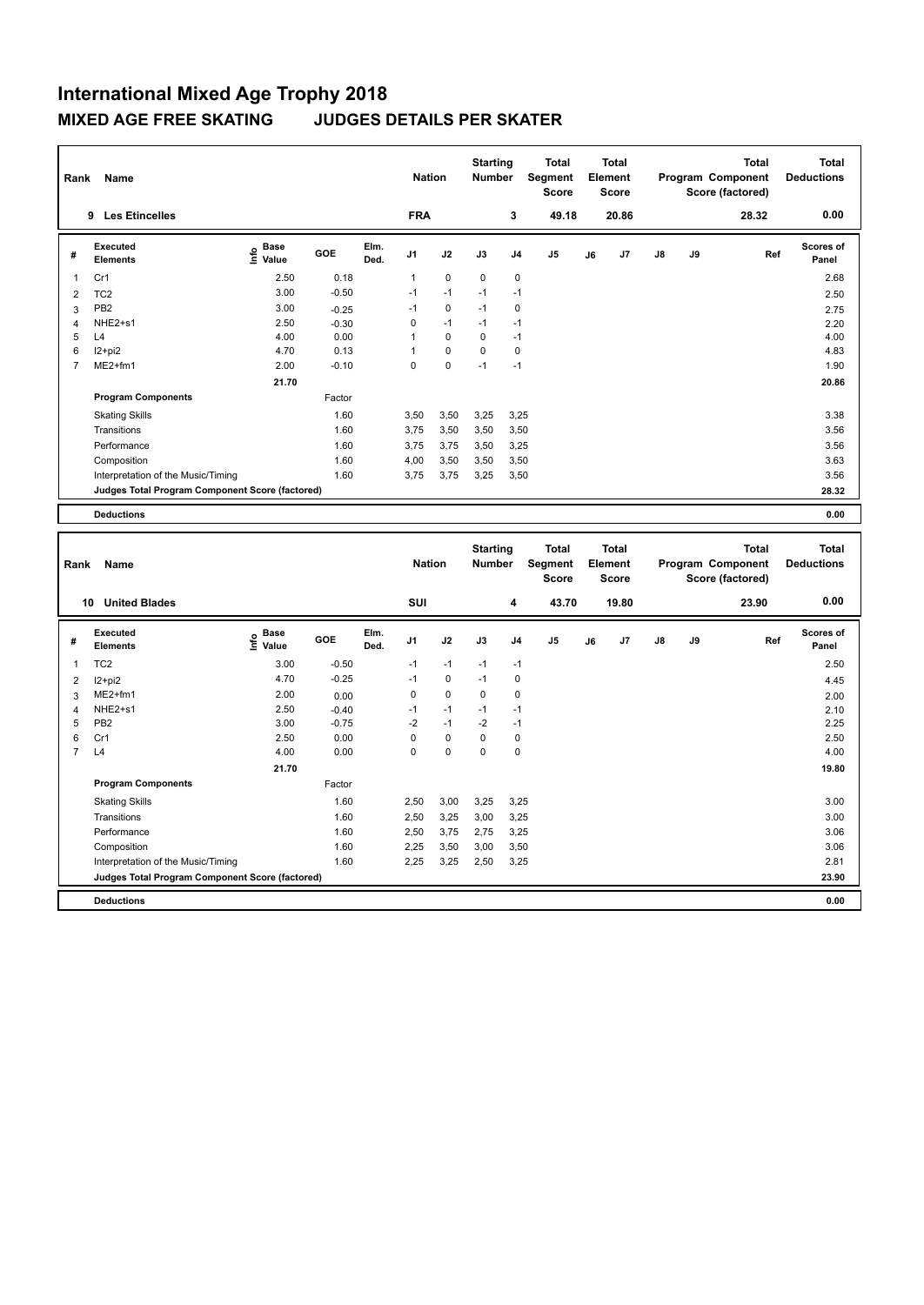| Rank           | Name                                            |                                    |         |              | <b>Nation</b>  |             | <b>Starting</b><br><b>Number</b> |                | <b>Total</b><br>Segment<br><b>Score</b> |    | Total<br>Element<br><b>Score</b> |               |    | <b>Total</b><br>Program Component<br>Score (factored) | <b>Total</b><br><b>Deductions</b> |
|----------------|-------------------------------------------------|------------------------------------|---------|--------------|----------------|-------------|----------------------------------|----------------|-----------------------------------------|----|----------------------------------|---------------|----|-------------------------------------------------------|-----------------------------------|
|                | <b>Blue Unicorns</b><br>11                      |                                    |         |              | <b>GER</b>     |             |                                  | 15             | 43.15                                   |    | 16.02                            |               |    | 27.13                                                 | 0.00                              |
| #              | Executed<br><b>Elements</b>                     | <b>Base</b><br>$\frac{6}{5}$ Value | GOE     | Elm.<br>Ded. | J <sub>1</sub> | J2          | J3                               | J <sub>4</sub> | J <sub>5</sub>                          | J6 | J7                               | $\mathsf{J}8$ | J9 | Ref                                                   | <b>Scores of</b><br>Panel         |
| -1             | $12+pi2$                                        | 4.70                               | $-0.50$ |              | $-1$           | $-1$        | $-1$                             | $-1$           |                                         |    |                                  |               |    |                                                       | 4.20                              |
| $\overline{2}$ | Co1                                             | 2.50                               | $-0.15$ |              | 0              | $\mathbf 0$ | $-1$                             | $-1$           |                                         |    |                                  |               |    |                                                       | 2.35                              |
| 3              | NHE2+s1                                         | 2.50                               | $-0.60$ |              | $-2$           | $-2$        | $-1$                             | $-1$           |                                         |    |                                  |               |    |                                                       | 1.90                              |
| 4              | PB <sub>1</sub>                                 | 2.00                               | $-0.38$ |              | $-2$           | $-1$        | $-1$                             | $-1$           |                                         |    |                                  |               |    |                                                       | 1.62                              |
| 5              | TC <sub>1</sub>                                 | 2.00                               | $-0.30$ |              | $-1$           | $-1$        | $-1$                             | $-1$           |                                         |    |                                  |               |    |                                                       | 1.70                              |
| 6              | L4                                              | 4.00                               | $-0.25$ |              | $\Omega$       | $-1$        | $-1$                             | $\Omega$       |                                         |    |                                  |               |    |                                                       | 3.75                              |
| $\overline{7}$ | MEB+fmB                                         | 0.60                               | $-0.10$ |              | $-1$           | $-1$        | $-1$                             | $-1$           |                                         |    |                                  |               |    |                                                       | 0.50                              |
|                |                                                 | 18.30                              |         |              |                |             |                                  |                |                                         |    |                                  |               |    |                                                       | 16.02                             |
|                | <b>Program Components</b>                       |                                    | Factor  |              |                |             |                                  |                |                                         |    |                                  |               |    |                                                       |                                   |
|                | <b>Skating Skills</b>                           |                                    | 1.60    |              | 3,50           | 3,25        | 3,50                             | 3,00           |                                         |    |                                  |               |    |                                                       | 3.31                              |
|                | Transitions                                     |                                    | 1.60    |              | 3,50           | 3,00        | 3,25                             | 3,25           |                                         |    |                                  |               |    |                                                       | 3.25                              |
|                | Performance                                     |                                    | 1.60    |              | 3.75           | 3,50        | 3,00                             | 3,25           |                                         |    |                                  |               |    |                                                       | 3.38                              |
|                | Composition                                     |                                    | 1.60    |              | 4,00           | 3,50        | 3,50                             | 3.50           |                                         |    |                                  |               |    |                                                       | 3.63                              |
|                | Interpretation of the Music/Timing              |                                    | 1.60    |              | 4,00           | 3,25        | 3,00                             | 3,25           |                                         |    |                                  |               |    |                                                       | 3.38                              |
|                | Judges Total Program Component Score (factored) |                                    |         |              |                |             |                                  |                |                                         |    |                                  |               |    |                                                       | 27.13                             |
|                | <b>Deductions</b>                               |                                    |         |              |                |             |                                  |                |                                         |    |                                  |               |    |                                                       | 0.00                              |

| Rank           | Name                                            |                                  |         |              | <b>Nation</b>  |             | <b>Starting</b><br><b>Number</b> |                | <b>Total</b><br>Segment<br><b>Score</b> |    | <b>Total</b><br>Element<br><b>Score</b> |               |    | <b>Total</b><br>Program Component<br>Score (factored) | <b>Total</b><br><b>Deductions</b> |
|----------------|-------------------------------------------------|----------------------------------|---------|--------------|----------------|-------------|----------------------------------|----------------|-----------------------------------------|----|-----------------------------------------|---------------|----|-------------------------------------------------------|-----------------------------------|
|                | 12<br>Team sp'Ice                               |                                  |         |              | <b>LTU</b>     |             |                                  | 14             | 41.19                                   |    | 15.09                                   |               |    | 26.10                                                 | 0.00                              |
| #              | Executed<br><b>Elements</b>                     | <b>Base</b><br>e Base<br>⊆ Value | GOE     | Elm.<br>Ded. | J <sub>1</sub> | J2          | J3                               | J <sub>4</sub> | J <sub>5</sub>                          | J6 | J7                                      | $\mathsf{J}8$ | J9 | Ref                                                   | <b>Scores of</b><br>Panel         |
| $\mathbf{1}$   | Cr1                                             | 2.50                             | 0.00    |              | 0              | $\mathbf 0$ | $\mathbf 0$                      | $\pmb{0}$      |                                         |    |                                         |               |    |                                                       | 2.50                              |
| $\overline{2}$ | TC <sub>1</sub>                                 | 2.00                             | $-0.23$ |              | 0              | $-1$        | $-1$                             | -1             |                                         |    |                                         |               |    |                                                       | 1.77                              |
| 3              | PB1                                             | 2.00                             | $-0.15$ |              | $-1$           | $-1$        | 0                                | 0              |                                         |    |                                         |               |    |                                                       | 1.85                              |
| $\overline{4}$ | I2+pi1                                          | 4.10                             | $-0.13$ |              | 0              | $-1$        | 0                                | 0              |                                         |    |                                         |               |    |                                                       | 3.97                              |
| 5              | W <sub>2</sub>                                  | 2.40                             | 0.00    |              | 0              | 0           | 0                                | 0              |                                         |    |                                         |               |    |                                                       | 2.40                              |
| 6              | MEB+fmB                                         | 0.60                             | $-0.10$ |              | $-1$           | $-1$        | $-1$                             | $-1$           |                                         |    |                                         |               |    |                                                       | 0.50                              |
| 7              | NHE2+s1                                         | 2.50                             | $-0.40$ |              | $-1$           | $-1$        | $-1$                             | $-1$           |                                         |    |                                         |               |    |                                                       | 2.10                              |
|                |                                                 | 16.10                            |         |              |                |             |                                  |                |                                         |    |                                         |               |    |                                                       | 15.09                             |
|                | <b>Program Components</b>                       |                                  | Factor  |              |                |             |                                  |                |                                         |    |                                         |               |    |                                                       |                                   |
|                | <b>Skating Skills</b>                           |                                  | 1.60    |              | 3.50           | 3,25        | 3,25                             | 3,25           |                                         |    |                                         |               |    |                                                       | 3.31                              |
|                | Transitions                                     |                                  | 1.60    |              | 3,00           | 2,75        | 3,00                             | 3,00           |                                         |    |                                         |               |    |                                                       | 2.94                              |
|                | Performance                                     |                                  | 1.60    |              | 3,50           | 3,50        | 3,50                             | 3,25           |                                         |    |                                         |               |    |                                                       | 3.44                              |
|                | Composition                                     |                                  | 1.60    |              | 3,50           | 3,50        | 3,50                             | 3,25           |                                         |    |                                         |               |    |                                                       | 3.44                              |
|                | Interpretation of the Music/Timing              |                                  | 1.60    |              | 3,50           | 3,00        | 3,25                             | 3,00           |                                         |    |                                         |               |    |                                                       | 3.19                              |
|                | Judges Total Program Component Score (factored) |                                  |         |              |                |             |                                  |                |                                         |    |                                         |               |    |                                                       | 26.10                             |
|                | <b>Deductions</b>                               |                                  |         |              |                |             |                                  |                |                                         |    |                                         |               |    |                                                       | 0.00                              |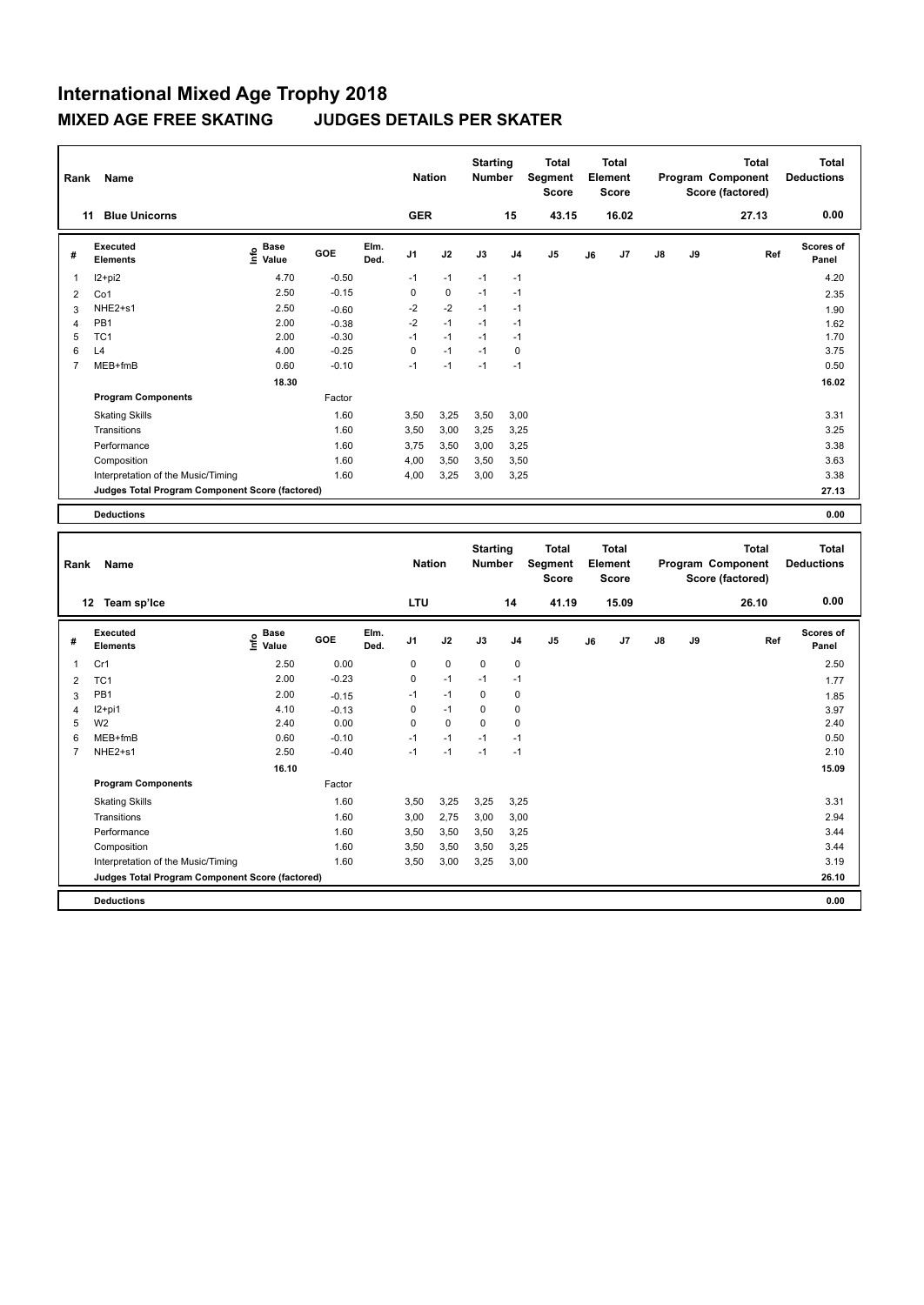| Rank           | Name                                            |                                    |         |              | <b>Nation</b>  |             | <b>Starting</b><br><b>Number</b> |                | <b>Total</b><br>Segment<br><b>Score</b> |    | <b>Total</b><br>Element<br><b>Score</b> |               |    | <b>Total</b><br>Program Component<br>Score (factored) | <b>Total</b><br><b>Deductions</b> |
|----------------|-------------------------------------------------|------------------------------------|---------|--------------|----------------|-------------|----------------------------------|----------------|-----------------------------------------|----|-----------------------------------------|---------------|----|-------------------------------------------------------|-----------------------------------|
|                | <b>Ice Sparkles</b><br>13                       |                                    |         |              | <b>ITA</b>     |             |                                  | 5              | 37.96                                   |    | 15.94                                   |               |    | 22.02                                                 | 0.00                              |
| #              | Executed<br><b>Elements</b>                     | <b>Base</b><br>$\frac{6}{5}$ Value | GOE     | Elm.<br>Ded. | J <sub>1</sub> | J2          | J3                               | J <sub>4</sub> | J <sub>5</sub>                          | J6 | J7                                      | $\mathsf{J}8$ | J9 | Ref                                                   | <b>Scores of</b><br>Panel         |
| 1              | $ME2+fm1$                                       | 2.00                               | $-0.20$ |              | $-1$           | $-1$        | $-1$                             | $-1$           |                                         |    |                                         |               |    |                                                       | 1.80                              |
| $\overline{2}$ | TC <sub>1</sub>                                 | 2.00                               | $-0.15$ |              | 0              | $-1$        | 0                                | $-1$           |                                         |    |                                         |               |    |                                                       | 1.85                              |
| 3              | $11+pi1$                                        | 3.10                               | $-0.23$ |              | 0              | $-1$        | $-1$                             | -1             |                                         |    |                                         |               |    |                                                       | 2.87                              |
| $\overline{4}$ | Cr1                                             | 2.50                               | $-0.15$ |              | 0              | $-1$        | 0                                | $-1$           |                                         |    |                                         |               |    |                                                       | 2.35                              |
| 5              | NHE2+sB                                         | 2.00                               | $-0.38$ |              | $-1$           | $-2$        | $-1$                             | $-1$           |                                         |    |                                         |               |    |                                                       | 1.62                              |
| 6              | PB <sub>1</sub>                                 | 2.00                               | $-0.30$ |              | $-2$           | $\mathbf 0$ | $-1$                             | $-1$           |                                         |    |                                         |               |    |                                                       | 1.70                              |
| $\overline{7}$ | L4                                              | 4.00                               | $-0.25$ |              | $-1$           | $-1$        | 0                                | 0              |                                         |    |                                         |               |    |                                                       | 3.75                              |
|                |                                                 | 17.60                              |         |              |                |             |                                  |                |                                         |    |                                         |               |    |                                                       | 15.94                             |
|                | <b>Program Components</b>                       |                                    | Factor  |              |                |             |                                  |                |                                         |    |                                         |               |    |                                                       |                                   |
|                | <b>Skating Skills</b>                           |                                    | 1.60    |              | 2,50           | 3,00        | 2,75                             | 3,00           |                                         |    |                                         |               |    |                                                       | 2.81                              |
|                | Transitions                                     |                                    | 1.60    |              | 2,25           | 3,00        | 3,00                             | 2,75           |                                         |    |                                         |               |    |                                                       | 2.75                              |
|                | Performance                                     |                                    | 1.60    |              | 2,50           | 3,25        | 2,50                             | 2,50           |                                         |    |                                         |               |    |                                                       | 2.69                              |
|                | Composition                                     |                                    | 1.60    |              | 2,50           | 3,25        | 3,00                             | 2,75           |                                         |    |                                         |               |    |                                                       | 2.88                              |
|                | Interpretation of the Music/Timing              |                                    | 1.60    |              | 2,50           | 3,00        | 2,50                             | 2,50           |                                         |    |                                         |               |    |                                                       | 2.63                              |
|                | Judges Total Program Component Score (factored) |                                    |         |              |                |             |                                  |                |                                         |    |                                         |               |    |                                                       | 22.02                             |
|                | <b>Deductions</b>                               |                                    |         |              |                |             |                                  |                |                                         |    |                                         |               |    |                                                       | 0.00                              |

| Rank           | <b>Name</b>                                     |      |                      |         |              | <b>Nation</b>  |             | <b>Starting</b><br><b>Number</b> |                | Total<br>Segment<br><b>Score</b> |    | <b>Total</b><br>Element<br><b>Score</b> |               |    | <b>Total</b><br>Program Component<br>Score (factored) | Total<br><b>Deductions</b> |
|----------------|-------------------------------------------------|------|----------------------|---------|--------------|----------------|-------------|----------------------------------|----------------|----------------------------------|----|-----------------------------------------|---------------|----|-------------------------------------------------------|----------------------------|
|                | <b>Team Illuminique</b><br>14                   |      |                      |         |              | <b>NED</b>     |             |                                  | 11             | 36.01                            |    | 13.79                                   |               |    | 23.22                                                 | 1.00                       |
| #              | Executed<br><b>Elements</b>                     | lnfo | <b>Base</b><br>Value | GOE     | Elm.<br>Ded. | J <sub>1</sub> | J2          | J3                               | J <sub>4</sub> | J <sub>5</sub>                   | J6 | J <sub>7</sub>                          | $\mathsf{J}8$ | J9 | Ref                                                   | <b>Scores of</b><br>Panel  |
| 1              | Cr1                                             | F    | 2.50                 | $-0.45$ |              | $-2$           | $-2$        | $-1$                             | $-1$           |                                  |    |                                         |               |    |                                                       | 2.05                       |
| 2              | $I2+pi1$                                        |      | 4.10                 | $-0.25$ |              | 0              | $\mathbf 0$ | $-1$                             | $-1$           |                                  |    |                                         |               |    |                                                       | 3.85                       |
| 3              | NHE2+sB+d1                                      |      | 2.00                 | $-0.60$ | $-0.5$       | $-2$           | $-2$        | $-2$                             | $-2$           |                                  |    |                                         |               |    |                                                       | 0.90                       |
| $\overline{4}$ | TC <sub>1</sub>                                 |      | 2.00                 | $-0.23$ |              | 0              | $-1$        | $-1$                             | $-1$           |                                  |    |                                         |               |    |                                                       | 1.77                       |
| 5              | PBB                                             |      | 1.00                 | $-0.15$ |              | $-1$           | 0           | $-1$                             | $-1$           |                                  |    |                                         |               |    |                                                       | 0.85                       |
| 6              | L4                                              |      | 4.00                 | $-0.13$ |              | $\Omega$       | $-1$        | $\Omega$                         | $\mathbf 0$    |                                  |    |                                         |               |    |                                                       | 3.87                       |
| 7              | MEB+fmB                                         |      | 0.60                 | $-0.10$ |              | $-1$           | $-2$        | $-1$                             | $\mathbf 0$    |                                  |    |                                         |               |    |                                                       | 0.50                       |
|                |                                                 |      | 16.20                |         |              |                |             |                                  |                |                                  |    |                                         |               |    |                                                       | 13.79                      |
|                | <b>Program Components</b>                       |      |                      | Factor  |              |                |             |                                  |                |                                  |    |                                         |               |    |                                                       |                            |
|                | <b>Skating Skills</b>                           |      |                      | 1.60    |              | 3,25           | 3,25        | 3,00                             | 3,00           |                                  |    |                                         |               |    |                                                       | 3.13                       |
|                | Transitions                                     |      |                      | 1.60    |              | 2.75           | 2,75        | 2,50                             | 2,75           |                                  |    |                                         |               |    |                                                       | 2.69                       |
|                | Performance                                     |      |                      | 1.60    |              | 3,00           | 3,00        | 2,50                             | 2,75           |                                  |    |                                         |               |    |                                                       | 2.81                       |
|                | Composition                                     |      |                      | 1.60    |              | 3,00           | 3,25        | 3,00                             | 3,25           |                                  |    |                                         |               |    |                                                       | 3.13                       |
|                | Interpretation of the Music/Timing              |      |                      | 1.60    |              | 2,75           | 3,00        | 2,50                             | 2,75           |                                  |    |                                         |               |    |                                                       | 2.75                       |
|                | Judges Total Program Component Score (factored) |      |                      |         |              |                |             |                                  |                |                                  |    |                                         |               |    |                                                       | 23.22                      |
|                | <b>Deductions</b>                               |      | Falls:               | $-1.00$ |              |                |             |                                  |                |                                  |    |                                         |               |    |                                                       | $-1.00$                    |